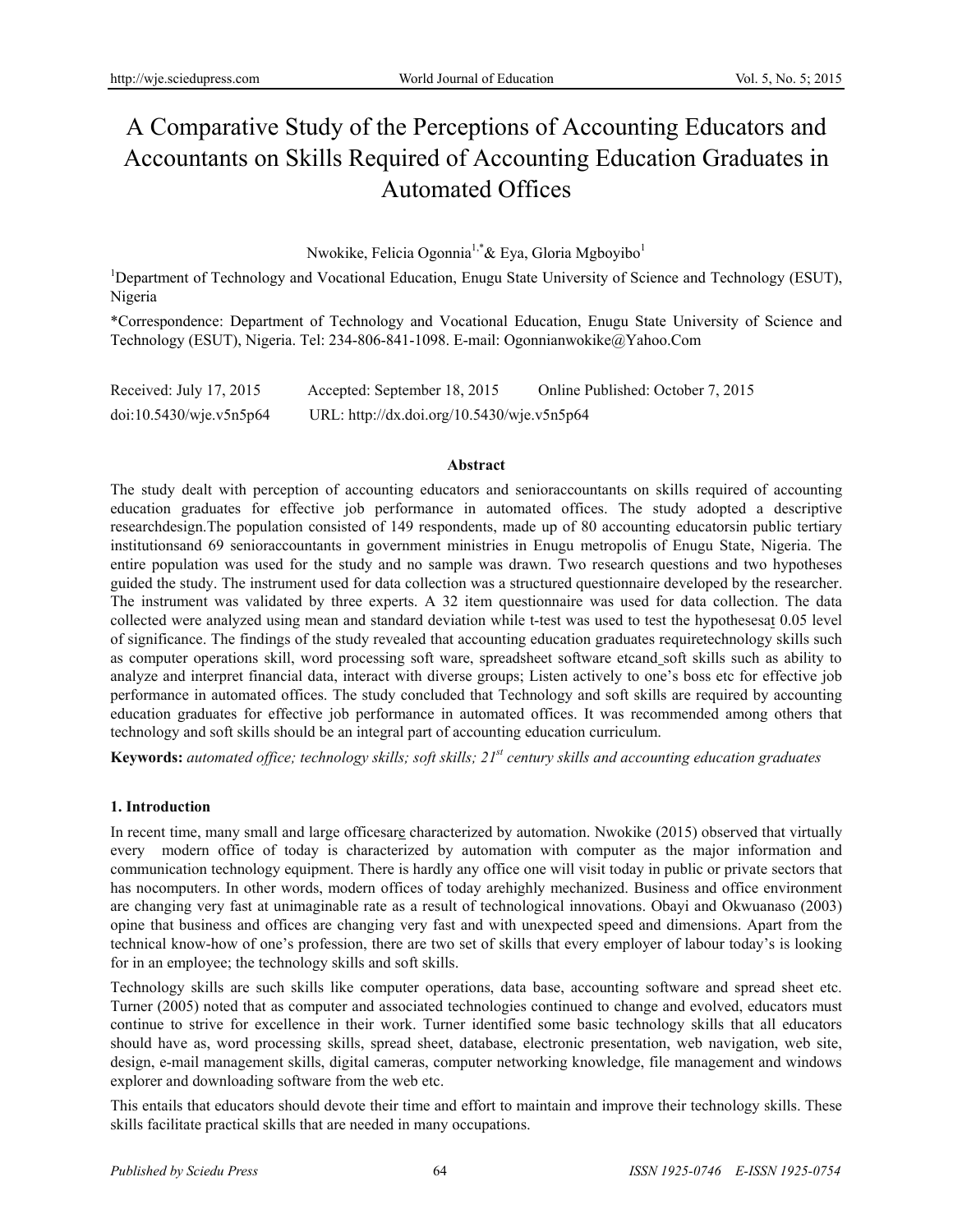In the same vein, soft skills also known as people's skill are personal attributes of an individual. Soft skills describe anindividual's ability to interact with others. According to Rousa (2014), soft skills are personal attributes that enhance an individual's interactions, career prospects and job performance. Rousa stress that soft skills enables an individual to get a job and keep it. In the viewof Perreault (2004), soft skills relate to the way individuals interact with each other. They include; leadership abilities, team player skills, commutation ability and motivating team members.

Recently, the American Institute of Certified Public Accountants (AICPA) vision 2011 project described soft skills as a core competency that all accountants should possess. Soft skills identified by AICPA included strategic, critical thinking, communication and leadership skills. Low, Samkin and Liu (2013) opine that accountants today are expected to be able to link data knowledge, provide quality advice for strategic decision making, give and enhance information with meaningful context as well as influence and motivate others. The American management Co-operation in Kay and Janet (2012) indicate that employers want workers who can think critically, solve problems creatively, innovate, collaborate and communicated effectively in the office. The soft skills are used synonymously with  $21<sup>st</sup>$  century skills. Edglossary Organization (2014) describe  $21<sup>st</sup>$  century skills as a broad set of knowledge, skills, work habits and character traits that are believed by educators, school reformers, university professors and employers to be critically important to success in work place. Some of the  $21<sup>st</sup>$  century skills identified by Edglossary organization includes: critical thinking, problem solving, reasoning, analysis interpretation, creativity, and oral and written communication, team, work information and communication technology, etc. Institute of Museum and Library Services Project Team and Task Force (2014) considered the list of skills commonly referred to soft skills as critical thinking and problem solving, creativity and innovation communication, collaboration and visual literacy etc.

Accounting education students require the soft skills in order to succeed in the information age. Rotherham&Willinghan( 2009) remark that a growing number of business leaders, politicians and educators agreed that student need 21<sup>st</sup> century skills to be successful today. They note that it is exciting to believe that people live in times that are so revolutionary that they demand new and different activities. They also identified critical thinking and problem solving skills as components of human progress throughout history as an example of  $21<sup>st</sup>$  century skills.

In another development, Fouche (2006) note that lack of skills on the part of the learners is one of the factors affecting accounting education. Accounting education offers the graduates specialized skills in accounting such as financial accounting, cost accounting, management accounting, taxation, auditing and investigation and public sector accounting (Tumar, 2009). Accounting education is that aspect of education that deals with recording and maintaining of books of account. Accounting education has the potential of improving the way people record their different business transactions. It is also helpful for determination of tax. It is impossible for business to thrive without accounting data and effective use of them for business planning. This is in agreement with Nweze (2015) who noted that accounting is the universal language of business. The main objective of accounting education is to provide students with an advanced, clearly and usable level of accounting knowledge and skills. The students who acquired the theoretical knowledge, practical skills and work attitudes in business education with emphasis in accounting in the University are regarded as accounting education graduates.

The framework for international education standards for professional accountants (2009) published by International Accounting Education Standard Board (IAESB) stated that the main objective of accounting education is to develop competent professional accountants who possess the necessary professional knowledge, skills, values,ethics and attitudes in accounting profession. Davidson, Slotrick and Waldman (2000) noted that accounting and auditing firms have called for changes in accounting education that would make new accountants more capable of meeting the challenges of the modern day working environment.

The modern day working environment is characterized by automation. The modern office of today where accounting education graduates are going to work is highly automated. Agomuo(2014) describe office automation as a phenomenon in office information handling where operations undergo systematic sequences that are electrically-driven and without human interaction from input to output. According to Osuala(1998) automation implies that machines are used to perform routine office functions formerly done by people. Osuala further noted that automation applies to office activities such as accounting, mail handling and filing. In the view of Nte(1996) in Obayi and Okwuanaso (2003) office mechanization or automation refer to the adaptation of technology to office activities. Office automation does not just mean office mechanization but also the conversion of information as well. Basic activities of office information include storage of information, data exchange and data management. With office automation, many tasks are accomplished faster, enhances quality work with greater speed and accuracy and multiple people can update data in the event of changes. Technology innovations are greatly affecting the traditional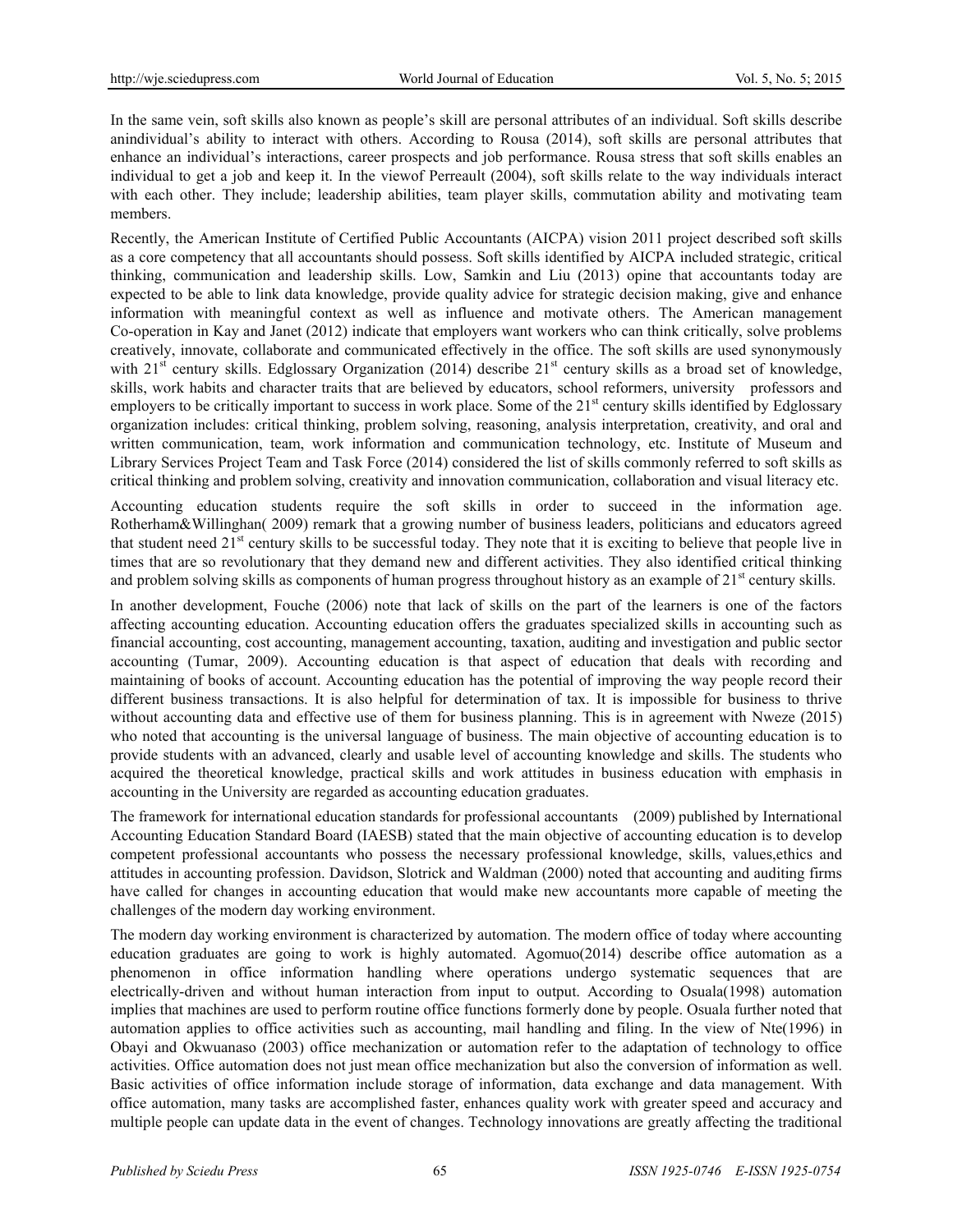accounting firms and these firms are implementing new electronic system for submitting and preparing financial records, inventory information, preparation of wages and salaries and other vital business information.

Many employers believe that education is failing in its role to adequately develop needed skills in students. (American Management Association 2010 survey in Kay and Janet 2012). It is against this backdrop that an attempt was made to determine the perception of accounting educators in public tertiary institutions and senior accountants employed in public ministries in Enugu metropolis of Enugu State on technology and soft skills required of accounting education graduates for effective job performance in an automated offices.

The development of the needed skills in accounting education graduates is a panacea for their effective work performance in an automated office. Automated or electronic offices are being used today instead of the orthodox method of pen and paper. Research findings showed that accounting education graduates were lacking certain skills when entering the workplace especially in this era of information and communication technology. If accounting graduates were not fortified with these skills, especially technology and soft skills, they may likely perform below expectation especially in this highly competitive world characterized by globalization and mechanization.

# **2. Purpose of the Study**

The main purpose of the study was to determine the skill required by accounting education graduates for effective job performance in automated offices. Specifically, the study sought to:

- 1. determine the technology skills required by accounting education graduates for effective job performance in an automated offices in Enugu metropolis of Enugu State of Nigeria and
- 2. determine the soft skills required by accounting education graduates for effective job performance in an automated office in Enugu metropolis of Enugu State of Nigeria.

# **3. Research Questions**

The following research question were answered by the study

- 1. What are the technology skills required by accounting education graduates for effective job performance in an automated offices in Enugu metropolis of Enugu State of Nigeria.
- 2. What are soft skills required by accounting education gradates for effective job performance in an automated offices in Enugu metropolis of Enugu State of Nigeria.

# **4. Hypotheses**

The following hypotheses were tested at 0.05 level of significance:

- 1. There is no significant difference in the mean ratings of accounting educators and accountants on technology skills required by accounting education graduates for effective work performance in automated offices.
- 2. There is no significant difference in the mean ratings of accounting educators and accountants on soft skills required by accounting education graduates for effective work performance in automated offices.

# **5. Method**

The study adopted a descriptive research design to determine the perception of accounting educators and accountants on skills required by accounting education graduates for effective job performance in automated offices in Enugu State. The study was carried out in Enugu metropolis of Enugu State of Nigeria. The population consisted of 149 respondents made up of 80 accounting educators in public tertiary institutions and 69 senior accountants in government ministries in Enugu metropolis, Enugu State of Nigeria. Due to the manageable size of the population, the entire population was used. The instrument used for data collection was a structured questionnaire titled perception of accounting educators and accountants on skills required by accounting education graduates by accounting education graduates (PSAAE) developed by the researcher. A 32 item questionnaire was used for data collection. Each questionnaire had four point scale of very highly required (4) highly required (3), moderately required (2) and not required (1). The instrument used for data collection was validated by three experts. Two experts were from the Department of Technology and Vocational education of Enugu State University of Science and Technology and one expert from government ministries in Enugu State. Data collected in respect of the study was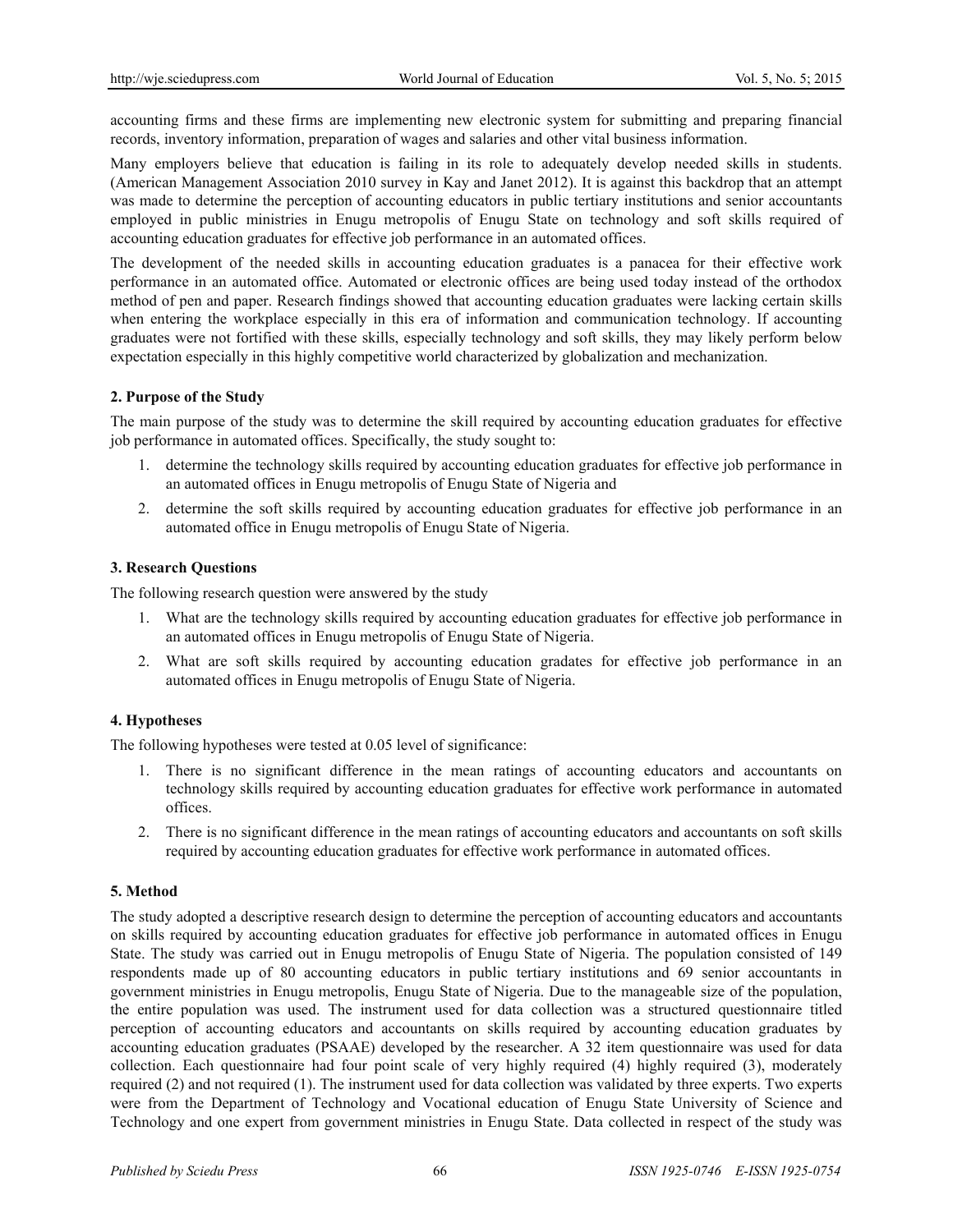analyzed using mean and standard deviation for the research questions while t-test was used for testing the hypotheses at 0.05 level of significance. For decision to be reached regarding the mean, the upper and lower limits of the mean were used as basis for decision: very highly required (VHR) 3.50-4.00 highly required (HR) 2.50-3.49, moderately required (MR) 1.50-2.49 not required (NR) 1.00-1.49. The t-test was used to test the hypotheses at 0.05 level of significance. The null hypothesis was rejected if the t-calculated value was more than the critical or t- table value: but when the t- calculated was less than the critical t-table, the null hypothesis was not rejected.

# **6. Results**

The results are presented in tables  $1 - 4$  in line with the research questions and hypotheses of the study.

#### **Research question 1**

What are the technology skills required by accounting education graduates for effective job performance in an automated offices in Enugu metropolis of Enugu State.

The information contained in Table 1 revealed that out of 18 items on technology skills required by accounting education graduates for effective job performance in an automated office, 6 items are rated very highly required, 10 items are rated highly required whereas 2 items are rated moderately required. The items that are very highly required are item 1, 5, 8, 15, 16 and 17 while items rated highly required are item 2, 4 6, 7, 9, 11, 13, 14 and 18 and item rated moderately required are item 3, and 10. The standard deviation of the two groups which ranges from 0.40 – 0.88 indicated that the respondents are very close in their ratings.

**Table 1.** Mean Ratings of the Accounting Educators and Accountants on the Technology Skills Required by Accounting Education Graduates for Effective Job Performance in an Automated Office in Enugu State

| S/N | <b>Technology skills</b>           | $\dot{\overline{\mathbf{x}}}_1$ | SD <sub>1</sub> | $\vec{x}_2$ | SD <sub>2</sub> | $\overline{\mathbf{x}}$ t | <b>SDt</b> | <b>RMK</b> |
|-----|------------------------------------|---------------------------------|-----------------|-------------|-----------------|---------------------------|------------|------------|
| 1   | Computer operations skills         | 3.80                            | 0.40            | 3.80        | 0.39            | 3.80                      | 0.40       | <b>VHR</b> |
| 2   | Accounting software                | 3.47                            | 0.67            | 3.49        | 0.65            | 3.48                      | 0.66       | HR         |
| 3   | Programming languages              | 2.27                            | 0.85            | 2.24        | 0.86            | 2.25                      | 0.86       | <b>MR</b>  |
| 4   | World wide web                     | 3.01                            | 0.81            | 3.04        | 0.81            | 3.03                      | 0.81       | HR.        |
| 5   | Word processing software           | 3.51                            | 0.65            | 3.52        | 0.65            | 3.52                      | 0.65       | <b>VHR</b> |
| 6   | Data base software                 | 3.31                            | 0.88            | 3.30        | 0.87            | 3.31                      | 0.88       | HR         |
| 7   | Window software                    | 3.17                            | 0.67            | 3.17        | 0.66            | 3.17                      | 0.66       | HR         |
| 8   | Spread sheet software              | 3.65                            | 0.57            | 3.68        | 0.52            | 3.67                      | 0.55       | <b>VHR</b> |
| 9   | Graphic software (Adobe)           | 2.80                            | 0.71            | 2.84        | 0.71            | 2.82                      | 0.71       | HR         |
| 10  | System analysis and design         | 2.46                            | 0.96            | 2.52        | 0.94            | 2.49                      | 0.95       | MR         |
| 11  | File directory management          | 2.95                            | 0.57            | 2.97        | 0.56            | 2.96                      | 0.57       | HR         |
| 12  | E-business                         | 3.00                            | 0.57            | 3.02        | 0.56            | 3.01                      | 0.57       | HR         |
| 13  | Intranet and extranet              | 3.00                            | 0.57            | 3.05        | 0.56            | 3.03                      | 0.57       | HR         |
| 14  | Presentation software              | 2.68                            | 0.89            | 2.72        | 0.90            | 2.70                      | 0.90       | HR         |
| 15  | Computer hardware                  | 3.52                            | 0.77            | 3.55        | 0.75            | 3.53                      | 0.76       | VH         |
| 16  | Communication software             | 3.55                            | 0.74            | 3.56        | 0.73            | 3.56                      | 0.73       | <b>VHR</b> |
| 17  | Technology management and handling | 3.55                            | 0.74            | 3.56        | 0.73            | 3.56                      | 0.74       | <b>VHR</b> |
| 18  | Management information             | 3.42                            | 0.74            | 3.44        | 0.73            | 3.43                      | 0.73       | HR         |
|     | <b>GRAND MEAN</b>                  |                                 |                 |             |                 | 3.18                      | 0.66       |            |

# **End note**

 $X_1$  = Mean of accounting educators

 $X_2$  = Mean of Senior Accountants

 $SD<sub>1</sub>$  = Standard deviation of accounting educators

 $SD<sub>2</sub> = Standard deviation of senior accounts$ 

 $X_t$  = Average mean of all the respondents

 $SD_t$  = Average standard deviation of all the respondents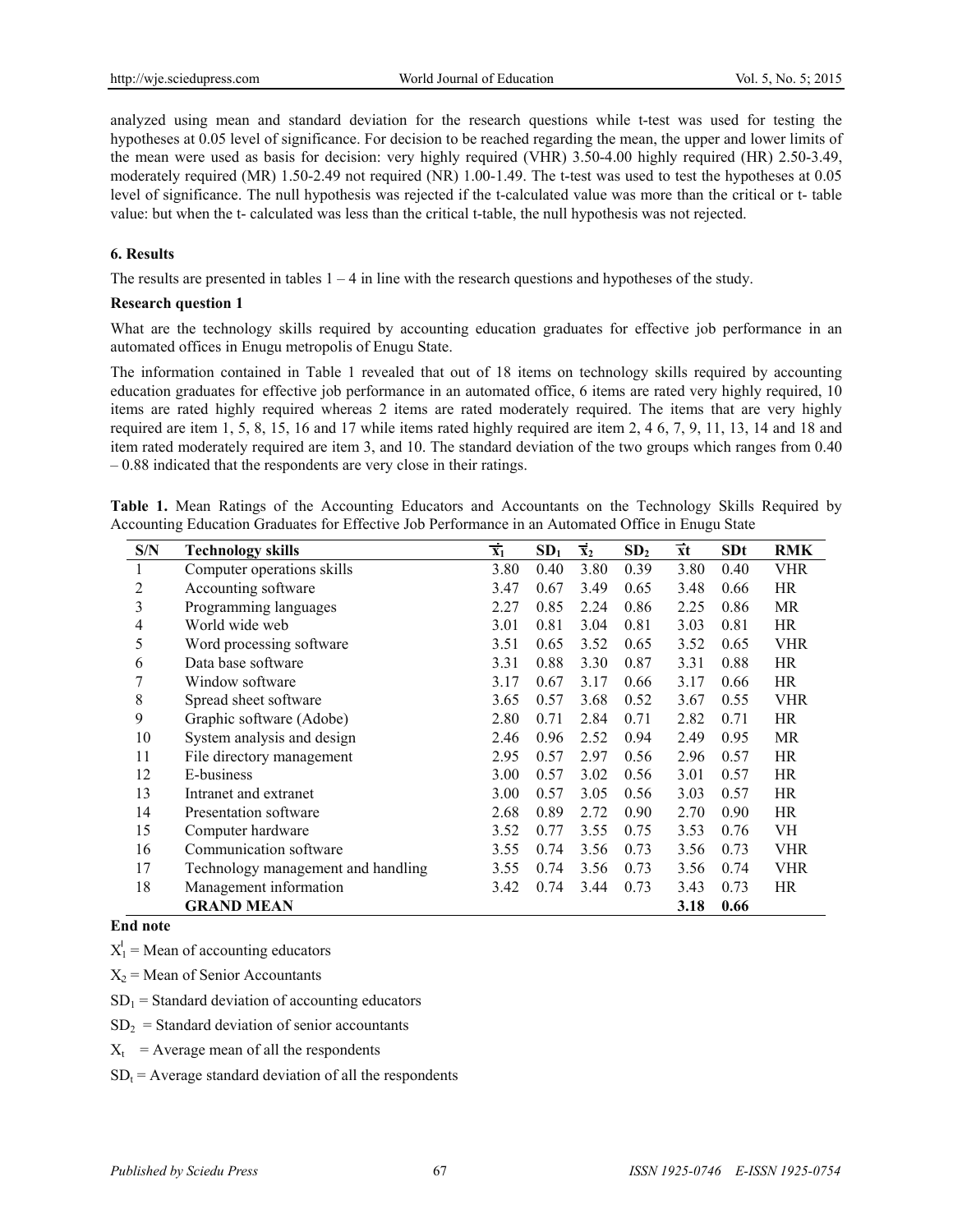# **Research question 2**

What are the soft skills required by accounting education graduates for effective job performance in an automated office.

The analysis of the result in table 2 revealed that out of 14 items on soft skills required by accounting education graduates for effective job performance in automated offices, four items are rated very highly required while nine items are rated highly required. They are items 1,2,6,7 and 10 and items 3, 4, 5,8,10,11,12,13, and 14 respectively. The standard deviation of the two groups showed that they are very close intheir ratings. Hence, accounting educators and accountants perceive soft skills as required by accounting education graduates for effective job performance in automated offices in Enugu metropolis of Enugu State.

**Table 2.** Mean Ratings of Accounting Educators and Senior Accountants on Soft Skills Required by Accounting Education Graduates for Effective Job Performance in an Automated Office in Enugu State

| S/N | <b>Soft skills: Abilities to:</b>        | $\overline{\mathbf{x}}_1$ | SD <sub>1</sub> | $\bar{x}_2$ | SD <sub>2</sub> | $\bar{x}t$ | <b>SDt</b> | <b>RMK</b> |
|-----|------------------------------------------|---------------------------|-----------------|-------------|-----------------|------------|------------|------------|
| 1   | Analyze and interpret financial data     | 3.80                      | 0.50            | 3.50        | 0.50            | 3.50       | 0.50       | <b>VHR</b> |
| 2   | Adapt to change                          | 3.48                      | 0.50            | 3.50        | 0.50            | 3.49       | 0.50       | <b>HR</b>  |
| 3   | Develop ideas that are unique            | 3.16                      | 0.68            | 3.18        | 0.69            | 3.17       | 0.69       | <b>HR</b>  |
| 4   | Communicate both formally and informally | 3.36                      | 0.73            | 3.31        | 0.75            | 3.33       | 0.74       | <b>HR</b>  |
| 5   | Work with other in groups                | 3.48                      | 0.77            | 3.50        | 0.75            | 3.49       | 0.76       | <b>HR</b>  |
| 6   | Interact with diverse groups             | 3.82                      | 0.38            | 3.85        | 0.35            | 3.83       | 0.37       | <b>VHR</b> |
|     | Listen actively to ones boss             | 3.50                      | 0.76            | 3.49        | 0.77            | 3.49       | 0.38       | <b>VHR</b> |
| 8   | Create rapport with others               | 2.83                      | 0.37            | 2.82        | 0.38            | 2.83       | 0.38       | <b>HR</b>  |
| 9   | Be eager and willing to learn            | 3.50                      | 0.50            | 3.50        | 0.50            | 3.50       | 0.50       | <b>VHR</b> |
| 10  | Define and communicate vision ideas      | 3.48                      | 0.77            | 3.50        | 0.75            | 3.49       | 0.76       | <b>HR</b>  |
| 11  | Ask question                             | 3.16                      | 0.37            | 3.17        | 0.38            | 3.17       | 0.38       | <b>HR</b>  |
| 12  | Venture into risk                        | 3.17                      | 0.68            | 3.18        | 0.67            | 3.18       | 0.69       | <b>HR</b>  |
| 13  | Make accurate decision making            | 3.33                      | 0.47            | 3.33        | 0.47            | 3.33       | 0.47       | <b>HR</b>  |
| 14  | Manage time effectively                  | 3.33                      | 0.47            | 3.33        | 0.47            | 3.33       | 0.47       | <b>HR</b>  |
|     | <b>GRAND MEAN</b>                        |                           |                 |             |                 | 3.36       | 0.54       |            |

# **Hypotheses**

Ho<sub>i</sub>: There is no significant difference in the mean ratingsof accounting educators and senior accountants on the technology skills required by accounting education graduates for effective job performance in automated office.

Table 3 shows that items on technology skills required by accounting education graduates have t-value of0.18 which is less than the table value of 1.96 at 0.05 level of significance. This shows that there is no significant difference in the mean ratings of accounting educators and senior accountants on technology skills required by accounting education graduates for effective job performance in automated offices in Enugu metropolis of Enugu State.

**Table 3.** Summary of t-test Result of the Mean Ratings of Accounting Educators and Senior Accountants on Technology Skills Required by Accounting Education Graduates

| Variable                  |    | _   | SD   | DF   | t-cal | t-crit. | Rmk    |
|---------------------------|----|-----|------|------|-------|---------|--------|
| Accounting educators      | 80 |     | 0.70 |      |       |         | Do not |
| <b>Senior Accountants</b> | 69 | 1 Q | ).69 | 14.1 | 0.18  | . 96    | Reject |

H02: There is no significant difference in the mean ratings of accounting educators andsenior accountants on soft skills required by accounting education graduates for effective job performance in automated offices in Enugu metropolis of Enugu State.

Table 4 shows that items on soft skill have a calculated t-value of 0.00 which is less than the table value of 1.96 at 0.05 level of significance. This is an indication that there was no significant difference in the mean ratings of accounting educators and senior accountants on the soft skills required of accounting education graduates for effective work performance in an automated office in Enugu metropolis of Enugu State.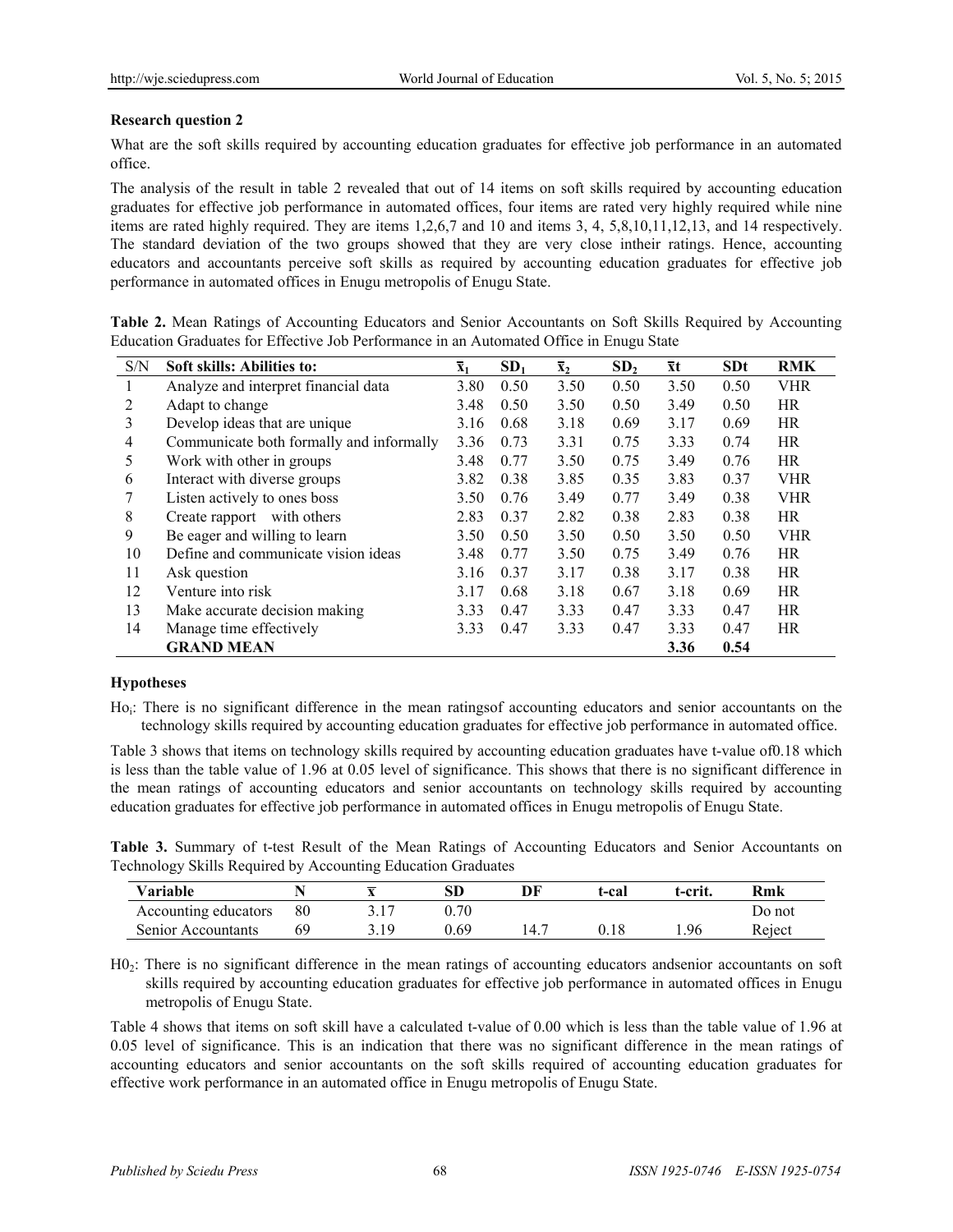**Table 4.** Summary of t-test Result of Mean Ratings of Accounting Educators and Senior Accountants on Soft Skills Required by Accounting Education Graduates for Effective Job Performance in Enugu Metropolis

| <b>Variable</b>      |    |      |       | DF              | t-cal | t-crit. |
|----------------------|----|------|-------|-----------------|-------|---------|
| Accounting educators | 80 | 3.36 |       | 14 <sup>7</sup> | 0 OO  | -96     |
| Senior Accountants   | 69 | 36., | .).56 |                 |       |         |

#### **7. Discussion**

Regarding research question one, result showed that computer operation skill is very highly required of accounting education graduates for effective work performance in automated offices in Enugu metropolis.Onwuachu (2013) identified the basic computer skills such as knowing how to power the computer, being able to use mouse to interact with elements on the screen, being able to use the computer keyboard, ability to possess functional knowledge of word processing, know how to use e-mail and internet etc. Atakpa (2006) noted that modern business offices were rapidly changing as a result of office automation which brought about new methods of carrying out functions performed by office workers. The study revealed that apart from the computer operation skill, all the technology skills were required by accounting education graduates. Therefore, any accounting graduate who lacked the technology skill might not be relevant in electronic / automated offices in this 21<sup>st</sup> century and beyond. The finding corroborates with the view of Osuala, (2004) who observed that in order to prepare business students for the present and future, attempt should be made to incorporate technological development in the Nigerian schools because the school environment of the 22<sup>nd</sup> century would be centers of electronic marvels. Osuala stressed that the incorporation of technological developments into Nigerian school system will have a rapid effect upon the technological revolution expected in business and economic environment. Further, Nwokike (2015) opined that a gap might likely exist between the skill acquired and the ones needed in the field of work. The gap need to be closed by accountancy educators by integrating these technology skills in teaching/learning of accounting education with the view of preparing the children for an effective job performance in electronic offices. The findings of this study collaborateswith offordile (2011) who found that among the necessary pre – requisite for advancement in business education was the need to equip students with – up- to date skills, otherwise known as  $21^{st}$  century skills.

The test of hypothesis one  $(Ho<sub>1</sub>)$  showed that significant difference did not exist in the mean ratings of accounting educators and senior accountants on the technology skills required by accounting education graduates for effective work performance in automated offices in Enugu metropolis. This signified that both accounting educators and senior accountants perceived technology skills as required by accounting education graduates for effective job performance in automated offices in Enugu metropolis of Enugu State.

Result of research question two on soft skills required of accounting education graduates revealed that soft skills werehighly required by accounting education graduates for effective job performance in an automated offices. The finding of this study was related to that of LowSamkin and Liu (2013) which found that the business world has witnessed dramatic changes due to technology, business complexity and globalization. As a result, accountant needs to master not only the technical skills of their job but also various soft skills. Low, Samkin and Liu (2013) citing Mohamumed and Lashired opine that the demand for such skills and competencies has caused changes in accounting education, providing both technical skills and soft skill to accounting students in order to prepare them for the business world in the  $21<sup>st</sup>$  century. An organization' success rests largely on the soft skills of its people, that is, their ability to develop strong relationship with their customers. Though Low, Samkin and Liu (2013) indicated that educators could not fully prepare accounting students with all necessary soft skills required to face them in both their professional and personal likes but can enhance the students' ability to acquire the soft skill.

Result of hypothesis two (Ho<sub>2)</sub> showed that there was no significant difference in the mean ratings of accounting educators and senior accountants on soft skills required by accounting education graduates for effective job performance in an automated offices in Enugu metropolis of Enugu State. They concurred that soft skills were required of accounting education graduates for effective job performance in automated offices in Enugu metropolis of Enugu State.

# **8. Conclusion**

Technology has reshaped the way basic office functions such as receiving, recording and giving information are performed and also today, many firms are utilizing office automation. Based on the data analyzed and findings made, the study concluded that technology and soft skills are required by accounting education graduates and they are panacea for effective job performance in automated/electronic offices.